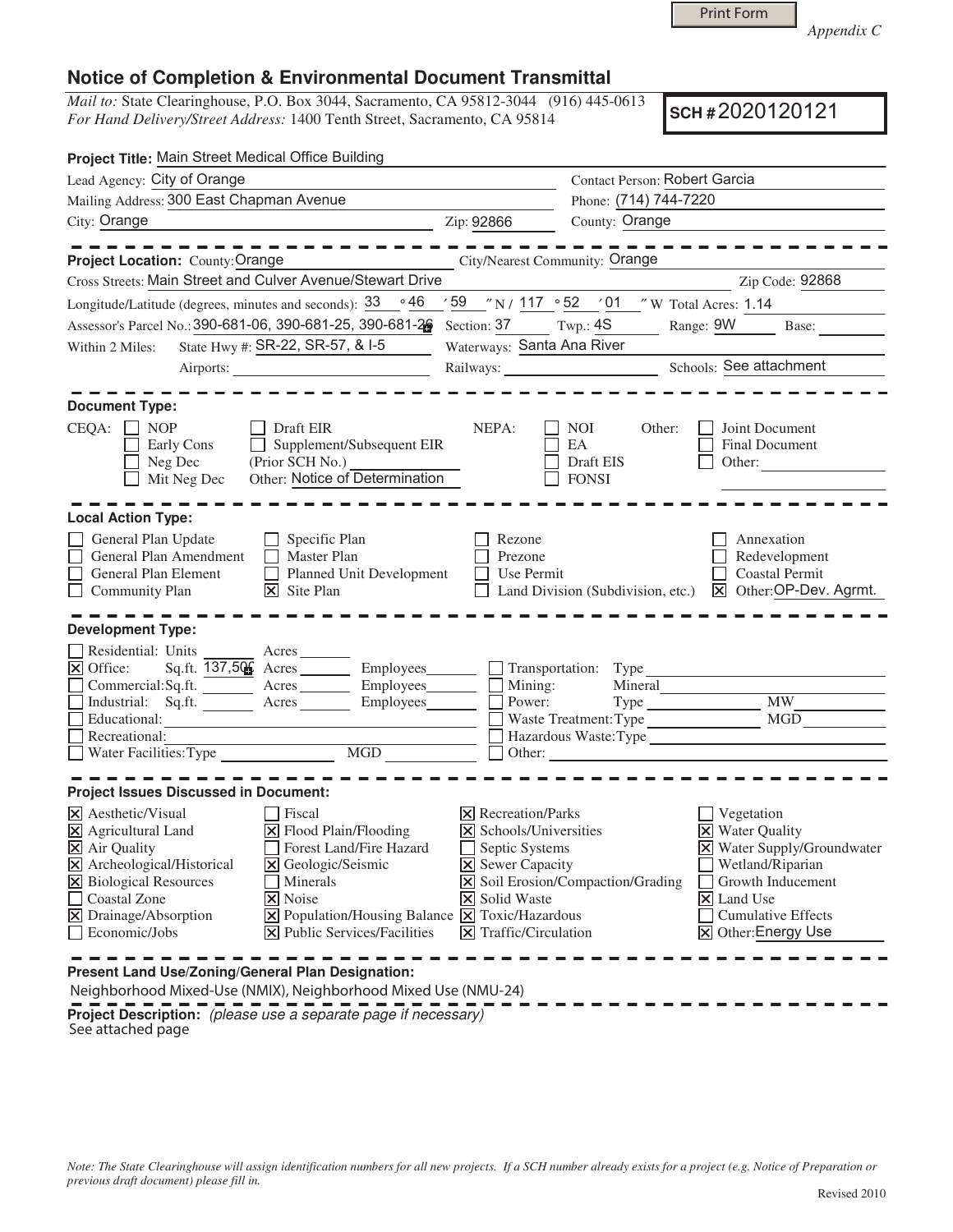## **Reviewing Agencies Checklist**

| Lead Agencies may recommend State Clearinghouse distribution by marking agencies below with and "X".<br>If you have already sent your document to the agency please denote that with an "S". |                                                     |  |  |
|----------------------------------------------------------------------------------------------------------------------------------------------------------------------------------------------|-----------------------------------------------------|--|--|
| Air Resources Board                                                                                                                                                                          | Office of Historic Preservation                     |  |  |
| Boating & Waterways, Department of                                                                                                                                                           | Office of Public School Construction                |  |  |
| California Emergency Management Agency                                                                                                                                                       | Parks & Recreation, Department of                   |  |  |
| California Highway Patrol                                                                                                                                                                    | Pesticide Regulation, Department of                 |  |  |
| Caltrans District #<br>$\mathcal{L}^{\text{max}}$                                                                                                                                            | <b>Public Utilities Commission</b>                  |  |  |
| Caltrans Division of Aeronautics                                                                                                                                                             | Regional WQCB #                                     |  |  |
| <b>Caltrans Planning</b>                                                                                                                                                                     | Resources Agency                                    |  |  |
| Central Valley Flood Protection Board                                                                                                                                                        | Resources Recycling and Recovery, Department of     |  |  |
| Coachella Valley Mtns. Conservancy                                                                                                                                                           | S.F. Bay Conservation & Development Comm.           |  |  |
| <b>Coastal Commission</b>                                                                                                                                                                    | San Gabriel & Lower L.A. Rivers & Mtns. Conservancy |  |  |
| Colorado River Board<br>$\mathcal{L}^{\text{max}}$                                                                                                                                           | San Joaquin River Conservancy                       |  |  |
| Conservation, Department of                                                                                                                                                                  | Santa Monica Mtns. Conservancy                      |  |  |
| Corrections, Department of                                                                                                                                                                   | <b>State Lands Commission</b>                       |  |  |
| <b>Delta Protection Commission</b>                                                                                                                                                           | <b>SWRCB: Clean Water Grants</b>                    |  |  |
| Education, Department of<br>$\frac{1}{2}$                                                                                                                                                    | SWRCB: Water Quality                                |  |  |
| Energy Commission                                                                                                                                                                            | <b>SWRCB: Water Rights</b>                          |  |  |
| Fish & Game Region #                                                                                                                                                                         | Tahoe Regional Planning Agency                      |  |  |
| Food & Agriculture, Department of                                                                                                                                                            | Toxic Substances Control, Department of             |  |  |
| Forestry and Fire Protection, Department of                                                                                                                                                  | Water Resources, Department of                      |  |  |
| General Services, Department of                                                                                                                                                              |                                                     |  |  |
| Health Services, Department of                                                                                                                                                               | Other:                                              |  |  |
| Housing & Community Development                                                                                                                                                              |                                                     |  |  |
| Native American Heritage Commission                                                                                                                                                          |                                                     |  |  |
| Local Public Review Period (to be filled in by lead agency)                                                                                                                                  |                                                     |  |  |
| <b>Starting Date</b>                                                                                                                                                                         | <b>Ending Date</b>                                  |  |  |
| Lead Agency (Complete if applicable):                                                                                                                                                        |                                                     |  |  |
| Consulting Firm: LSA Associates, Inc.                                                                                                                                                        | <b>Applicant: Pacific Medical Buildings</b>         |  |  |
| Address: 20 Executive Park, Suite 200                                                                                                                                                        | Address: 3394 Carmel Mountain Road, Suite 200       |  |  |
| City/State/Zip: Trvine, CA 92614                                                                                                                                                             | City/State/Zip: San Diego, CA 92121                 |  |  |
| Contact: Ryan Bensley                                                                                                                                                                        | Phone: (858) 794-1900                               |  |  |
| Phone: (949) 553-0666                                                                                                                                                                        |                                                     |  |  |
|                                                                                                                                                                                              |                                                     |  |  |
| Signature of Lead Agency Representative:                                                                                                                                                     | for the City of Orange<br>Date: 6/17/21             |  |  |
| Authority cited: Section 21083, Public Resources Code. Reference: Section 21161, Public Resources Code.                                                                                      |                                                     |  |  |